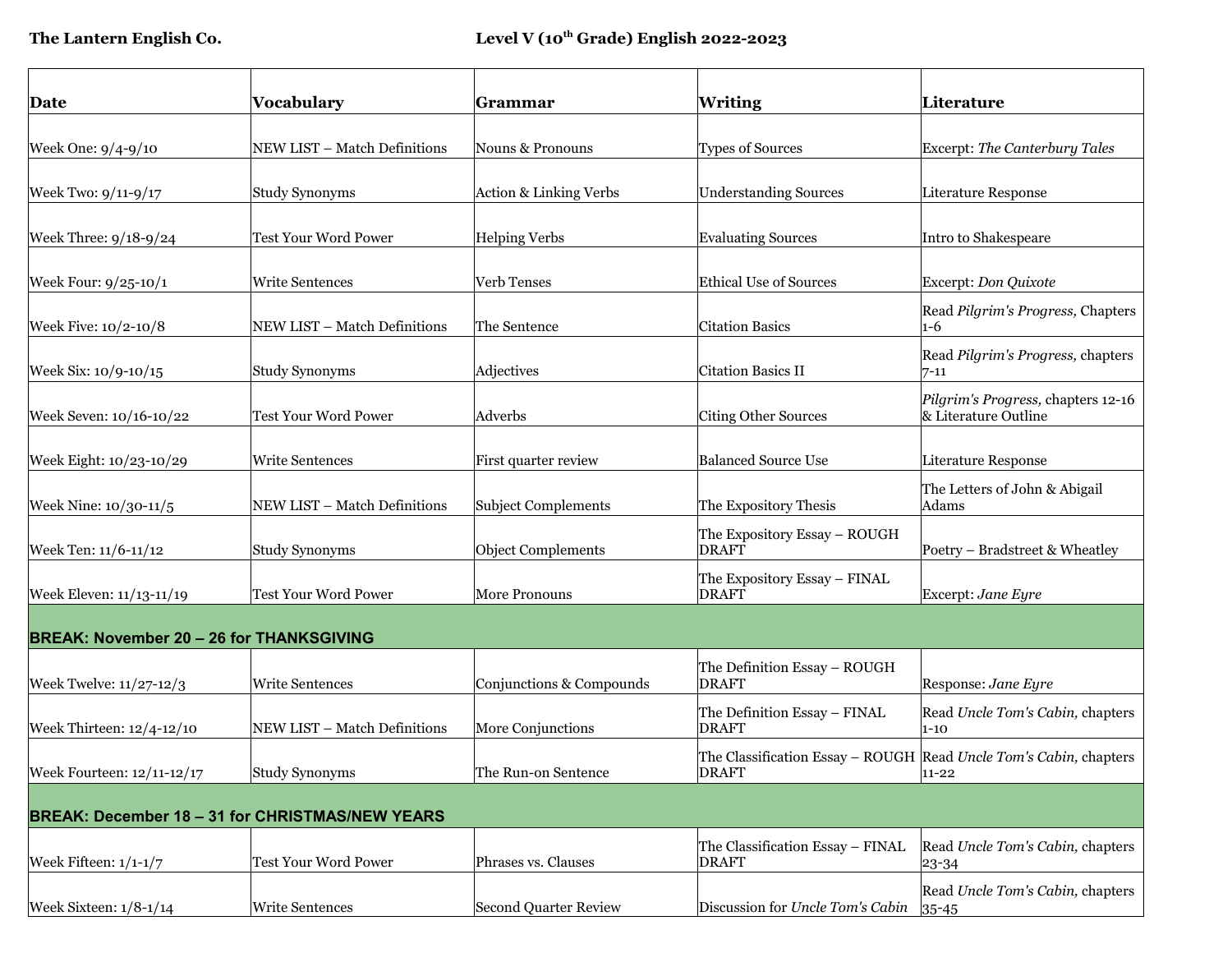| Week Seventeen: 1/15-1/21                       | NEW LIST – Match Definitions        | <b>Using Phrases</b>                                        | Literature Response                                                       |                                                      |
|-------------------------------------------------|-------------------------------------|-------------------------------------------------------------|---------------------------------------------------------------------------|------------------------------------------------------|
| Week Eighteen: 1/22-1/28                        | <b>Study Synonyms</b>               | <b>Understanding Phrases</b>                                | Cause/Effect Essay - ROUGH<br>DRAFT                                       | Read Silas Marner, chapters 1-11                     |
| Week Nineteen: 1/29-2/4                         | Test Your Word Power                | Other Types of Phrases I                                    | Cause/Effect Essay - FINAL<br><b>DRAFT</b>                                | Read Silas Marner, chapters 12-21<br>& Conclusion    |
| Week Twenty: 2/5-2/11                           | Write Sentences                     | Other Types of Phrases II                                   | Literature Response                                                       | Excerpt: The Adventures of<br><b>Sherlock Holmes</b> |
| Week Twenty One: 2/12-2/18                      | NEW LIST – Match Definitions        | Using the Clause $-$ The Complex<br>Sentence                | Problem/Solution Essay - ROUGH Excerpt: The Adventures of<br><b>DRAFT</b> | Sherlock Holmes                                      |
| <b>BREAK: February 19 - 25 for WINTER BREAK</b> |                                     |                                                             |                                                                           |                                                      |
| Week Twenty Two: 2/26-3/4                       | <b>Studying Synonyms</b>            | Using the Clause - The Compound-<br><b>Complex Sentence</b> | Problem/Solution Essay - FINAL<br><b>DRAFT</b>                            | Read Night OR The Hiding<br>Place                    |
| Week Twenty Three: 3/5-3/11                     | Test Your Word Power                | Direct Address/Interjections<br>& Parts of Speech Review    | <b>Discussion Questions</b>                                               | Finish Reading Night OR The<br><b>Hiding Place</b>   |
| Week Twenty Four: 3/12-3/18                     | <b>Write Sentences</b>              | <b>Third Quarter Review</b>                                 | Literature Response                                                       |                                                      |
| Week Twenty Five: 3/19-3/25                     | NEW LIST – Match Definitions        | More Parts of Speech Review                                 | <b>Research Paper</b>                                                     | Excerpt & Poetry: The Old Man<br>and the Sea & Guest |
| Week Twenty Six: 3/26-4/1                       | Study Synonyms                      | <b>Capitalization Rules Review</b>                          | <b>Research Paper</b>                                                     | Read Profiles in Courage, chapters<br>1-6            |
| Week Twenty Seven: 4/2-4/8                      | <b>Test Your Word Power</b>         | The Comma, Semi-Colon, & Colon                              | <b>Research Paper</b>                                                     | Read Profiles in Courage, chapters<br>$7 - 11$       |
| <b>BREAK: April 9 - 15 for EASTER BREAK</b>     |                                     |                                                             |                                                                           |                                                      |
|                                                 |                                     |                                                             |                                                                           |                                                      |
| Week Twenty Eight: 4/16-22                      | Write Sentences                     | Parenthesis                                                 | <b>Research Paper</b>                                                     | Literature Response                                  |
| Week Twenty Nine: 4/23-4/29                     | <b>NEW LIST – Match Definitions</b> | <b>Hyphens &amp; Dashes</b>                                 | <b>Research Paper</b>                                                     | Poetry – Hayden                                      |
| Week Thirty: 4/30-5/6                           | <b>Study Synonyms</b>               | Italics & Quotation Marks                                   | <b>Research Paper</b>                                                     | <b>Biography of Choice</b>                           |
| Week Thirty One: 5/7-5/13                       | <b>Test Your Word Power</b>         | <b>Rules for Writing Numbers</b>                            | <b>Research Paper</b>                                                     | <b>Biography of Choice</b>                           |
| Week Thirty Two: 5/14-5/20                      | Write Sentences                     | Fourth Ouarter Review                                       | <b>Research Paper</b>                                                     | <b>Biography Response</b>                            |